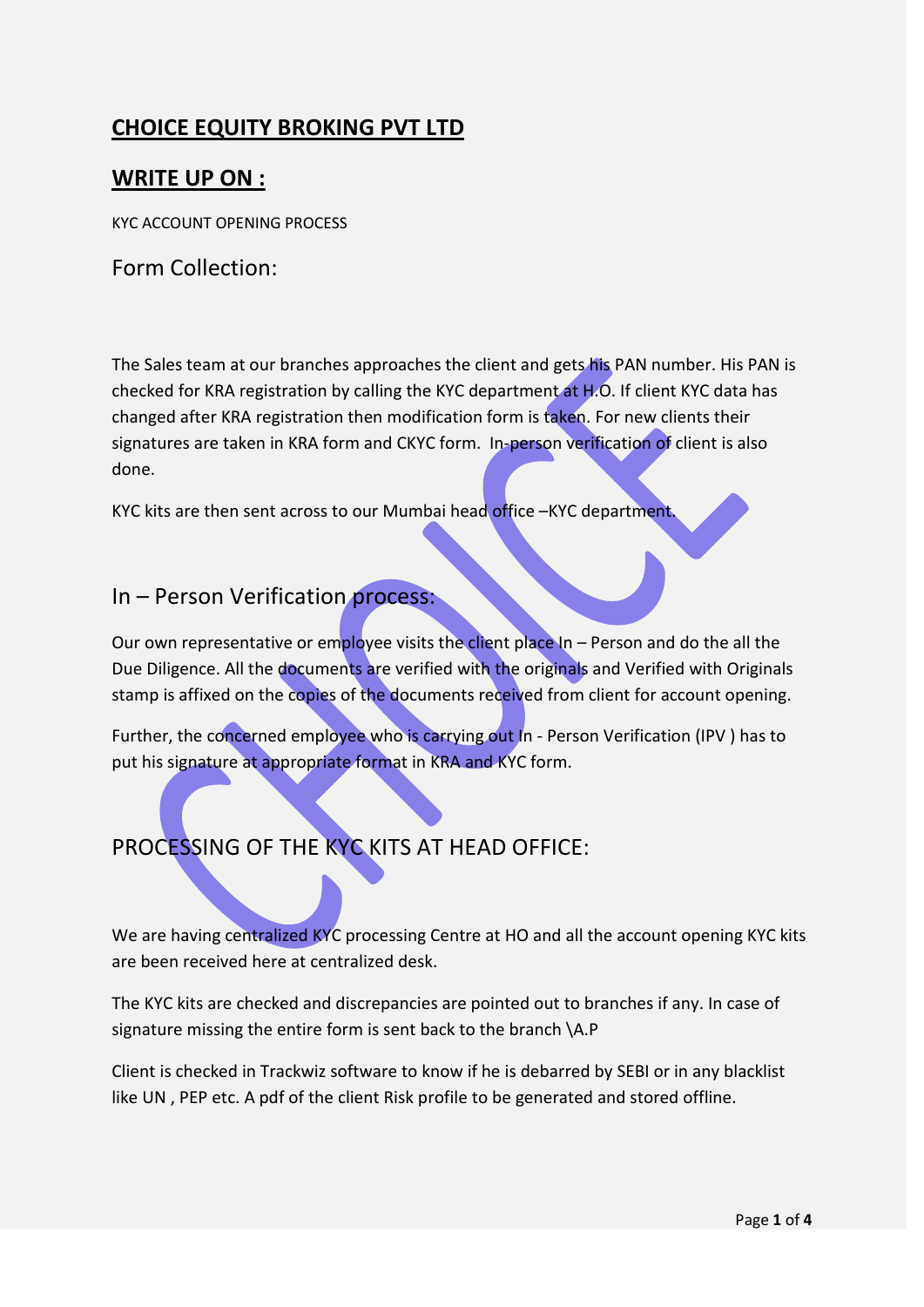In case of Clients of Special Category(CSC) like partnership firms ,trusts ,corporates etc we should find our who is the controlling person through share holding pattern, partnership share etc.

The clients are categorized into High/Medium / Low depending on their category and income range.

Refer to Internal control Policy for more checks.

After, the above process the KYC kits are been handed over to Call Desk, were the basic details of the client are verified ie: Client Name / DOB / Address / Bank Details / Email Id / Mobile Number.

Then the Unique Client Code (UCC) is generated as per the branch allocation in the system.

After, this client pan card is checked with the NSDL Tin Site / Income Tax web site and affix the Rubber stamp as required.

Then the pan card details are checked with KRA agencies and if the any client registered with KRA, then their details are fetched from the respective KRA agency and details are matched with the details received from the clients. If the details are the same, then same details are been updated in the back office for further procedure and the punched data is verified by the separate team (Maker and Checker system is been followed). When all data is been thoroughly checked by the Checker team, then only the batch generation takes place and file is been uploaded to CDAS.

After batch generation response file is been imported in our DP back office system.

Now the data is been exported to Trading back office system for the account opening of the client. After opening the accounts UCC is uploaded to the respective segment of the exchange/s. When UCC is uploaded successfully to the exchange, the clients are mapped on the Trading System.

## KRA & CKYC PROCEDURE:

As per KRA policy, we check the filled combined form of the KRA / KYC Form of respective clients as per their category ( Individual & Non – Individual ) and get it signed by the client separately. We collect the copies of PAN Card and Address proof duly self-authenticated by the client for individual clients and for non – individual documents are collected as per KRA check list.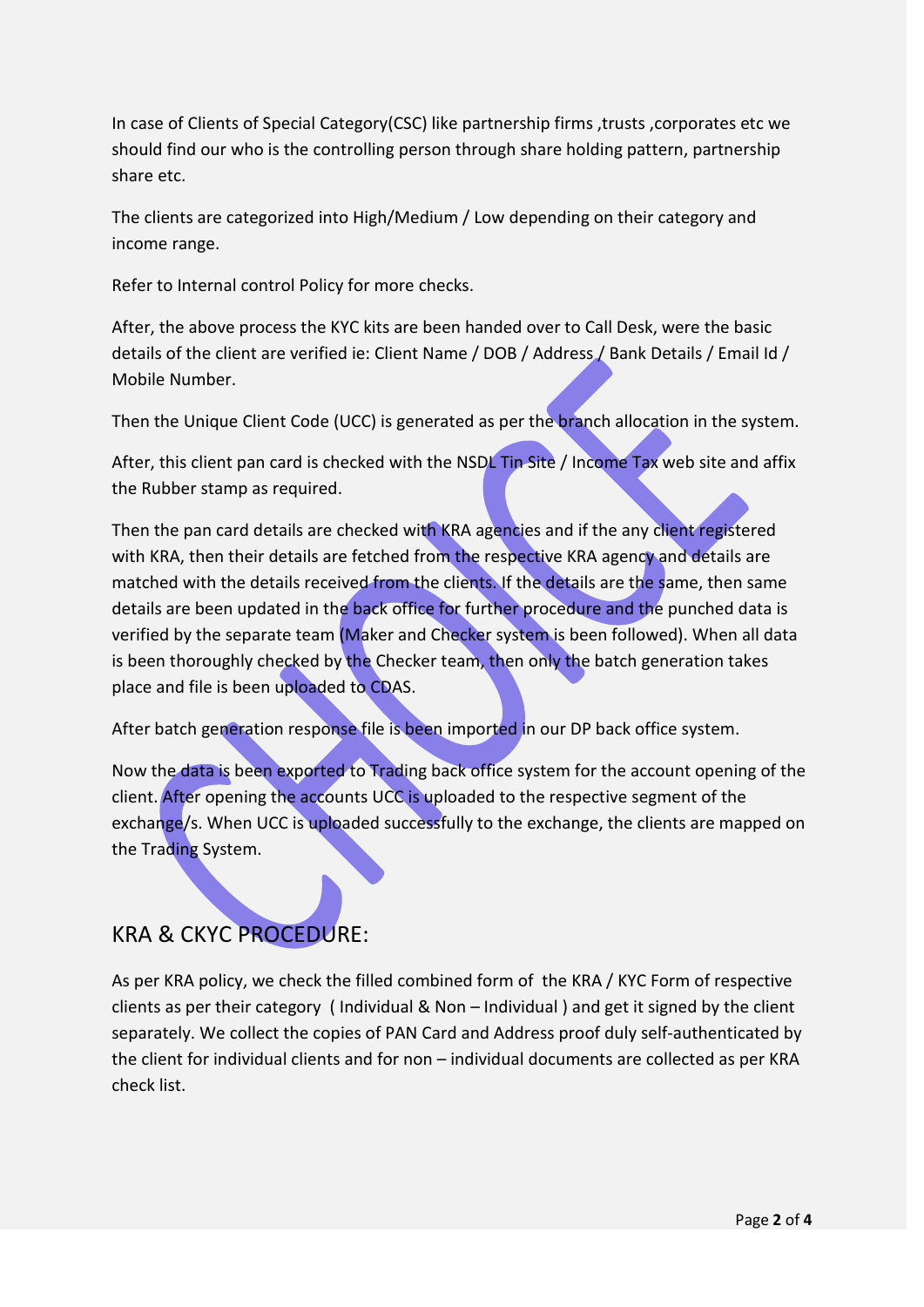We ensure that all the data is been uploaded to the respective KRA agencies as per the stipulated time frame of the KRA regulations. After uploading the data we make sure that all the data is available on the site of the KRA agencies accurately. If there is any discrepancies then same is been addressed spontaneously. Further, if any changes are there in the clients details then same is modified in the respective KRA agency.

#### CKYC:

The same process is followed for CKYC registration also .

## COMMUNICATION TO THE CLIENT:

After the above procedure, Welcome Mail/Letter sent along with other documents / to the client's Correspondence Address / Registered Mobile Number and Email Id respectively.

Mandatory documents like RDD, Policies and Procudres, are placed in our webpage for client reference and perusal

## Client Modifications:

The client has to submit a modified BO modification form as specified by CDSL, enter his BO id or Trade account number and enter the modification request details. He has to attest the copy of his documentary proof of the data he wishes to change.

## PROCESS TO ENSURE TO MAINTAIN KYC RECORDS:

The completed kits are given to our out sourced vendor for storage.

The Vendor stores the kits in safe boxes with international standards with bar code marking and then kits are scanned as per our requirements. After this the digital scanned images are